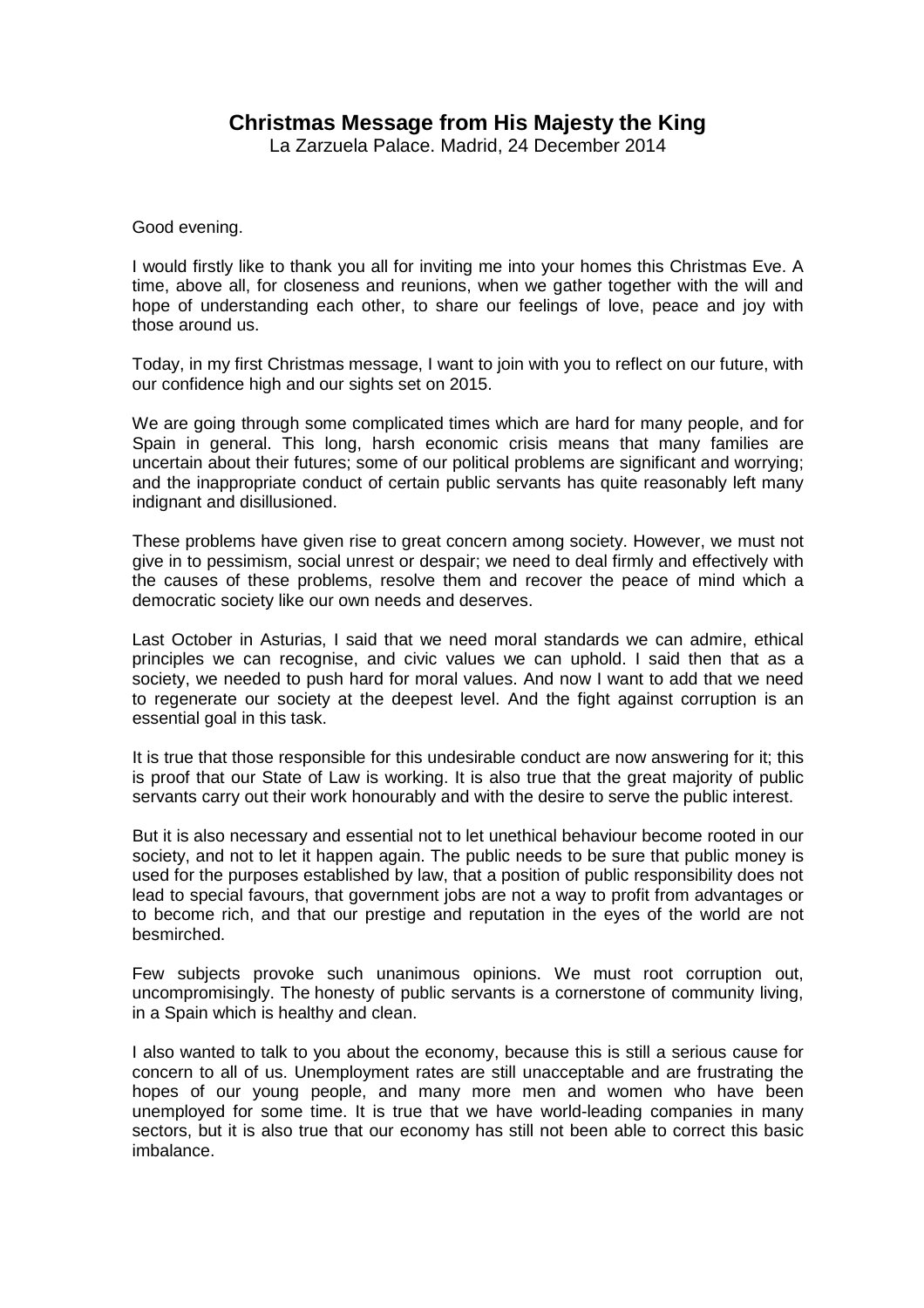However, it is a fact, and a very positive one, that the main macroeconomic figures are improving and that we have recovered economic growth and job creation. These figures are a new basis for the hope that in the future many more jobs will be sustainably created, and quality jobs in particular.

So it is obvious that combating unemployment must remain our main priority. The sacrifice and efforts of the public throughout the economic crisis must oblige political, economic and social agents to work together unstintingly in this direction, with the public interest at the top of the agenda. Because the economy must always exist to serve people.

For this reason we must especially protect the least fortunate and the most vulnerable among us, and to do that, we must safeguard our welfare state. During the years of crisis, the welfare state has kept society together, alongside families, volunteer movements and charity associations. This is something we can really be proud of.

I would now like to turn to the current situation in Catalonia.

The people of Spain, in the exercise of their national sovereignty, ratified by referendum the 1978 Constitution, which proclaimed our historical and political unity and recognised the right of all of us to have our own cultures, traditions, languages and institutions, and for these to be respected.

Since then, we have all lived together in the spirit of the Constitution. Every region, town and territory of Spain and all their citizens have contributed the best of themselves, for the benefit of all of us. And there can be no doubt that Catalonia has contributed to the political stability of all of Spain, and to its economic progress.

It is obvious that we all need each other. We form part of a common stem, in which we each complement all the others, yet we are all essential for the progress of each individual unit and for all of them as a whole.

But this is not merely an economic issue, but also, and more importantly, an emotional one.

Millions of Spaniards have Catalonia close to our hearts, just as for millions of Catalans, the other people of Spain are part of their being. Hence, it pains me and concerns me to see emotional rifts, distance or rejection among families, friends or citizens. Nobody in the Spain of today is anyone's adversary.

And what makes Spain uniquely strong as a nation is the sum of all our differences, which we must understand and respect, and which should always bring us together, not drive us apart. Because everything we have achieved together comes from the strength of unity. And it is this strength in unity which will enable us to go further and do more in a world which does not accept weakness or division in societies, and which is on the path to greater integration.

Lack of understanding cannot be resolved by emotional or sentimental rifts. Let us all make a sincere, loyal effort and come together in what we should never lose: mutual affection and the feelings we all share. Let us respect the Constitution, which is a guarantee of orderly democratic coexistence in peace and freedom. And let us keep building a project together which respects our plurality and creates hope and trust for the future.

Because we also need hope and trust.